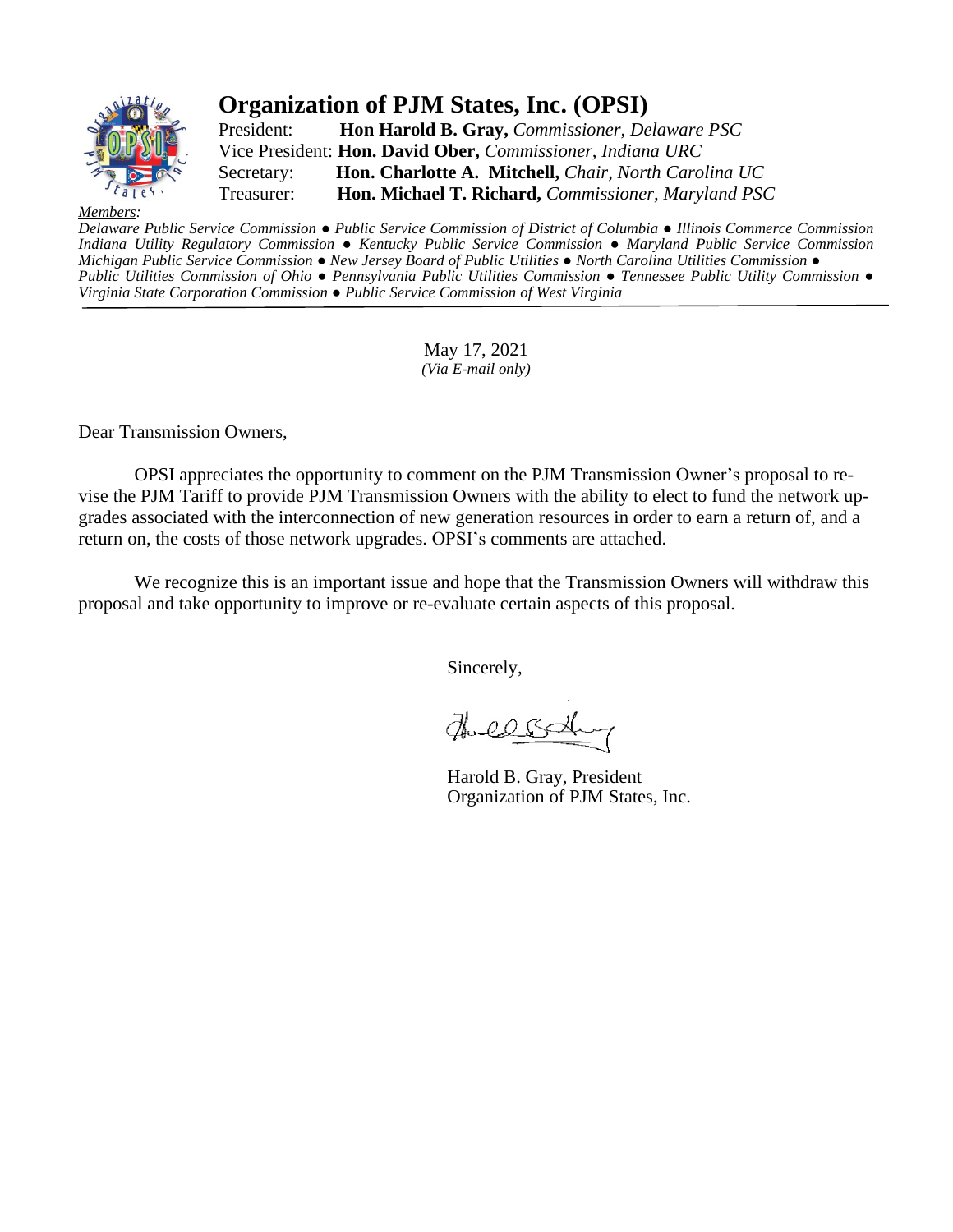### **Written comments on the PJM TOs' proposal from the Organization of PJM States, Inc.**

The Organization of PJM States, Inc. ("OPSI") appreciates this opportunity to provide comments on the April 16, 2021, Notice of PJM Transmission Owners Consultation with the Members Committee Regarding Proposed Revisions to the PJM Tariff ("Notice" or "proposal").<sup>1</sup> The initial PJM stakeholder comment process provides an important opportunity for the transmission owners ("TOs") to improve or re-evaluate certain aspects of their proposal prior to filing at FERC.<sup>2</sup> OPSI has significant concerns with the proposal and urges the TOs to withdraw this proposal at this time.

#### **Legal Infirmity**

The TOs state that a "non-compensatory ownership problem has been recognized by both the DC Circuit and the Commission in recent orders."<sup>3</sup> However, the *Ameren* decision<sup>4</sup> and its progeny at FERC in no way render the proposal just and reasonable. The *Ameren* court never addressed the merits of the funding issues raised by the petitioners and merely vacated the underlying FERC orders and remanded the matter for further consideration.<sup>5</sup> On remand, FERC did not expand the record or address any of the questions posed by the *Ameren* court, choosing instead to reverse itself.<sup>6</sup>

The proposal also asserts that "the current PJM interconnection pricing model fails to properly compensate the PJM TOs for the risks that they must bear in connection with owning and operating the network upgrades . . . ."<sup>7</sup> The proposal would therefore create an option for the TOs to incur more costs

<sup>&</sup>lt;sup>1</sup> Approved by the OPSI Board of Directors on May 17, 2021 with the following states in support: Delaware PSC, PSC of District of Columbia, Illinois CC, Indiana URC, Kentucky PSC, Maryland PSC, Michigan PSC, New Jersey BPU, PUC of Ohio, Pennsylvania PUC, Tennessee PUC, Virginia SCC, PSC of West Virginia. Abstain: North Carolina UC.

<sup>&</sup>lt;sup>2</sup> The time allowed for preparing initial comments was insufficient for OPSI to provide a fuller response to the proposal. <sup>3</sup> Notice at 2.

<sup>4</sup> *Ameren Servs. Co. v. FERC*, 880 F.3d 571 (D.C. Cir. 2018).

<sup>5</sup> *Id*. at 582.

<sup>6</sup> *Midcontinent Indep. Sys. Operator, Inc*., 164 FERC ¶ 61,158 (2018); *Midcontinent Indep. Sys. Operator, Inc*., 169 FERC ¶ 61,233 (2019); *Midcontinent Indep. Sys. Operator, Inc*., 172 FERC ¶ 61,248 (2020); *Midcontinent Indep. Sys. Operator, Inc*., 171 FERC ¶ 61,075 (2020), *order on reh'g*, 173 FERC ¶ 61,037 (2020).

<sup>7</sup> Notice at 1.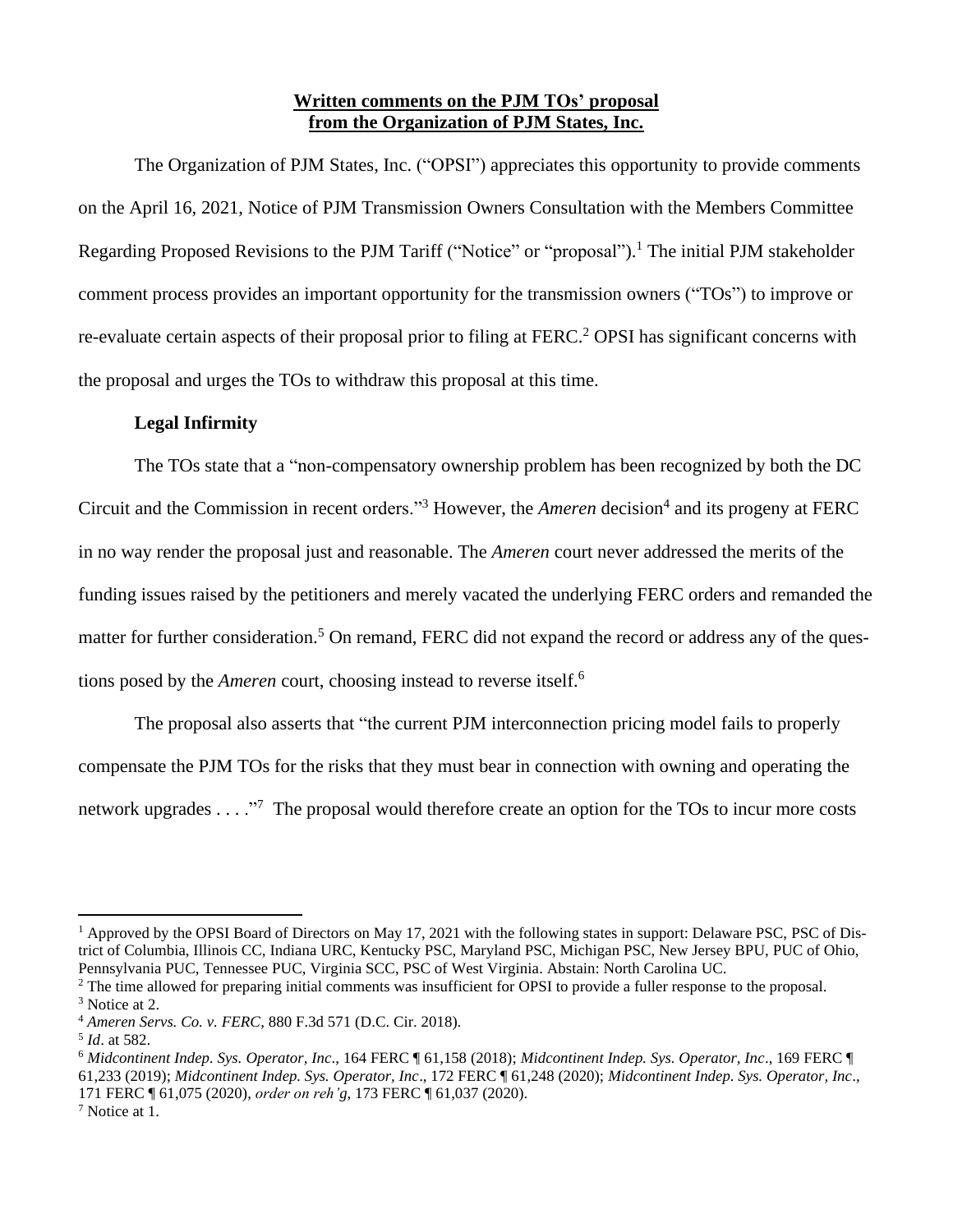to include in rate base in order that the TOs may then earn a return for twenty years on those newly incurred costs under Section 205. This generous compensation structure proposed by the TOs is not commensurate with the uncompensated risks described in the TOs' proposal, all of which (without evidence to the contrary) are incremental, baked into other transmission owner rates or otherwise impossible to measure.

The proposal would also shift default costs from generation developers, who currently must fund their own network upgrades necessary for interconnection up front and would suffer any consequence of default, to end use customers who would suffer higher transmission charges to cover a generation developer's default under the proposal. Such an effect would not be just and reasonable.

Further, with the proposal effectively acting as a right of first refusal, it would severely limit the funding options for certain network upgrades and would result in disparate impacts upon generation developers. While there may be some benefit in a TO option to fund, namely the potential for more generation to be built by developers that cannot meet the up-front financing cost under the status quo, this unilateral decision poses substantial concerns. Some generation developers may end up in a better position if TOs unilaterally elect to fund their network upgrades. Conversely, other generation developers may be disadvantaged should the TOs unilaterally elect to fund their network upgrades, as the generation developer could have gotten a better deal elsewhere. This disparate impact will also befall generation developers in circumstances where TOs elect not to fund. Such an effect would be unduly discriminatory and would not be just and reasonable.

At a minimum, the TO proposal should be revised to eliminate the TO unilateral decision to fund and instead include a true "option to fund." This option should be a joint decision between the interconnecting customer and the TO, expanding options for interconnecting generators and providing flexibility in the interconnection process. As a subset within the "option to fund," both the TO and the generator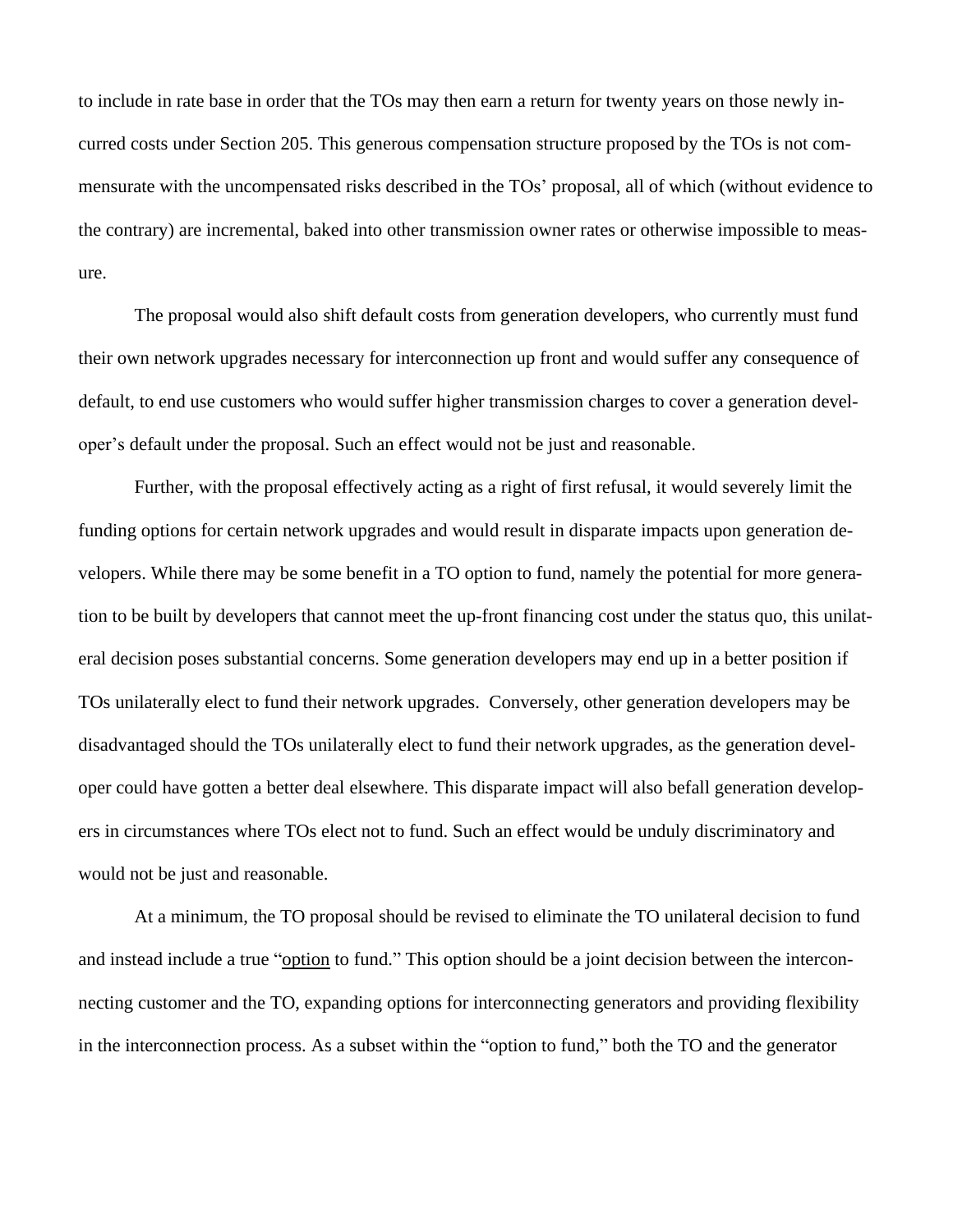could jointly fund the interconnection upgrade, as determined in their joint agreement. The above approach would add a greater degree of flexibility to the process and ultimately result in three options: 1) Interconnection customer funded (status quo), 2) Funded by the TO under a joint agreement, 3) Jointly funded by the TO and interconnection customer under a joint agreement. While the remaining concerns OPSI raises would still exist, elimination of the unilateral decision to fund would be a step in the right direction. Further discussion of these options should occur before any premature filing at FERC.

## **Concerns of Competition and Cost Control**

As noted above, the proposal would chill competition by severely limiting funding options for network upgrades. Without that competition, there is not sufficient incentive for controlling costs. A sufficient assurance of a cost control mechanism, which the proposal lacks, would be a minimum requirement. Otherwise, the OPSI states see no way to ensure their consumers are protected against unnecessarily inflated costs. Additionally, TOs owning generation would be able to favor their own generation during the network upgrade election process. As *Ameren* made clear, economic logic and theory would be an acceptable form of evidence of potential discrimination, and evidence of potential discrimination exists at least to the extent of TOs in PJM that also own generation. The elimination of competition would not be just and reasonable and the potential discrimination would be undue and prohibited by the FPA.

#### **Prudence Uncertainty**

As noted above, the risks laid out in the proposal are hard to measure, or incremental in nature (e.g. reliability and cybersecurity risks, safety risks, environmental risks and litigation risks). The proposal lacks the evidence necessary to measure these risks and therefore precludes the justification of both a TO electing to fund a network upgrade or the compensation structure proposed. This would not be just and reasonable.